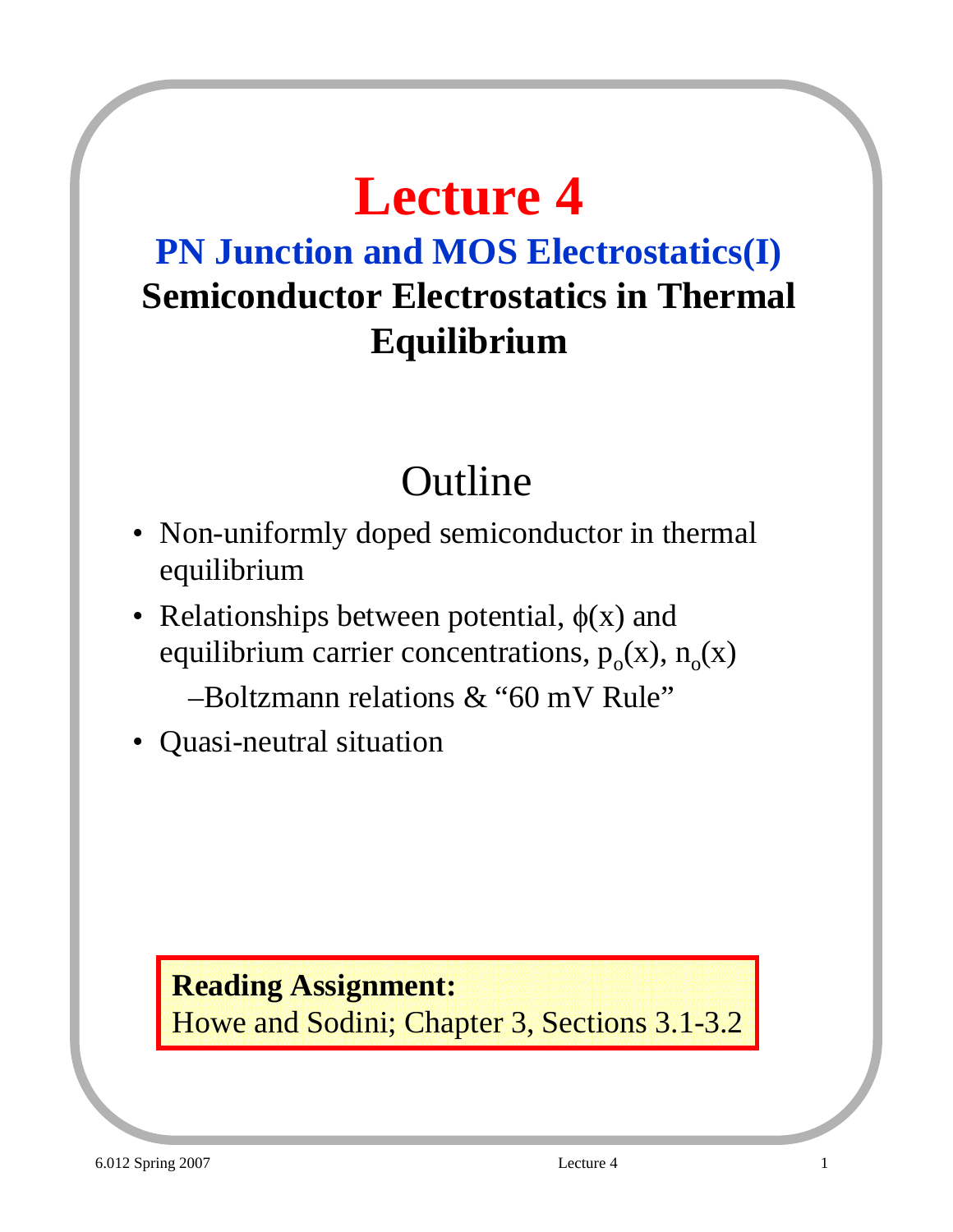# **1. Non-uniformly doped semiconductor in thermal equilibrium**

Consider a piece of n-type Si in thermal equilibrium with non-uniform dopant distribution:



**What is the resulting electron concentration in thermal equilibrium?**

n-type  $\Rightarrow$  lots of electrons, few holes  $\Rightarrow$  focus on electrons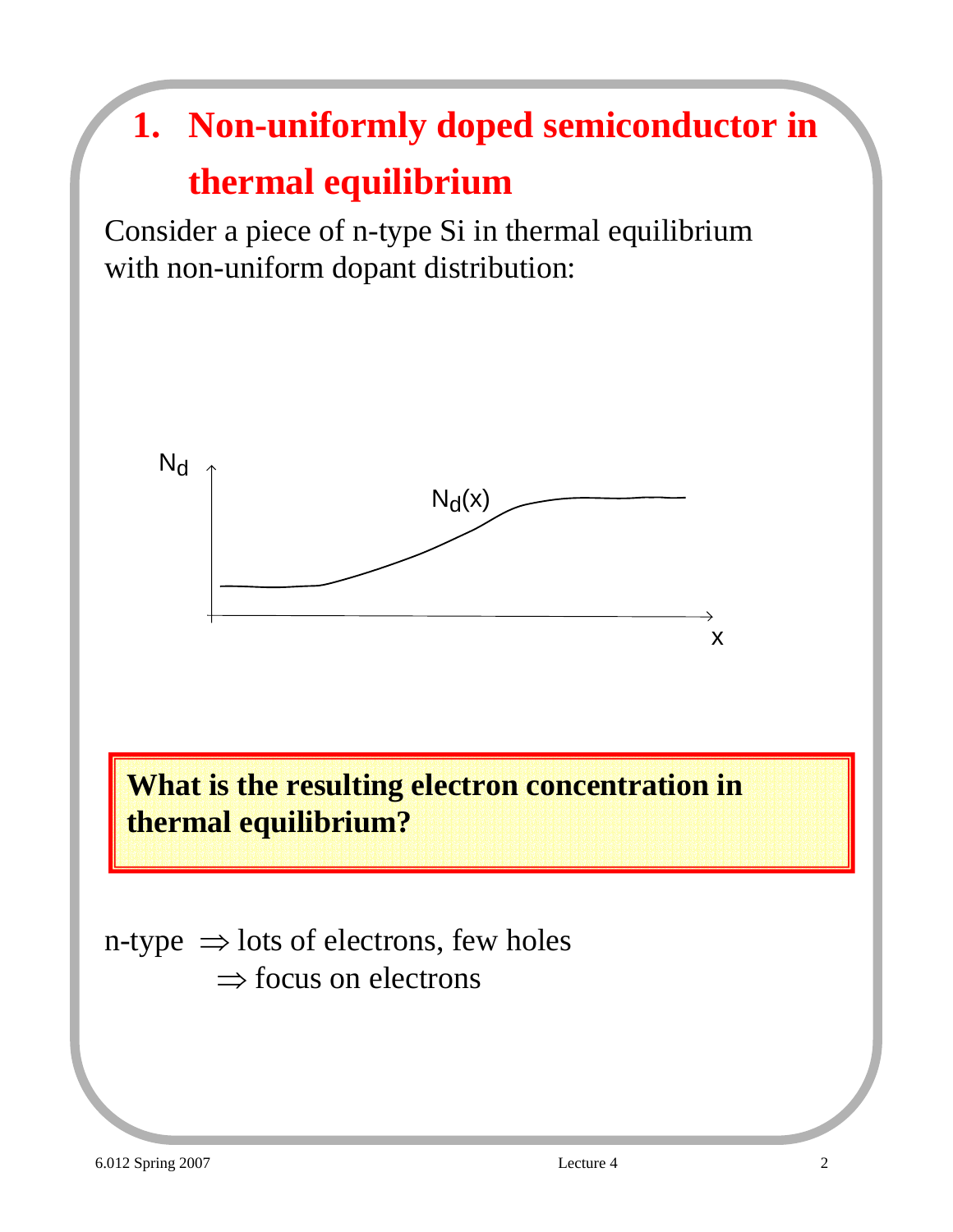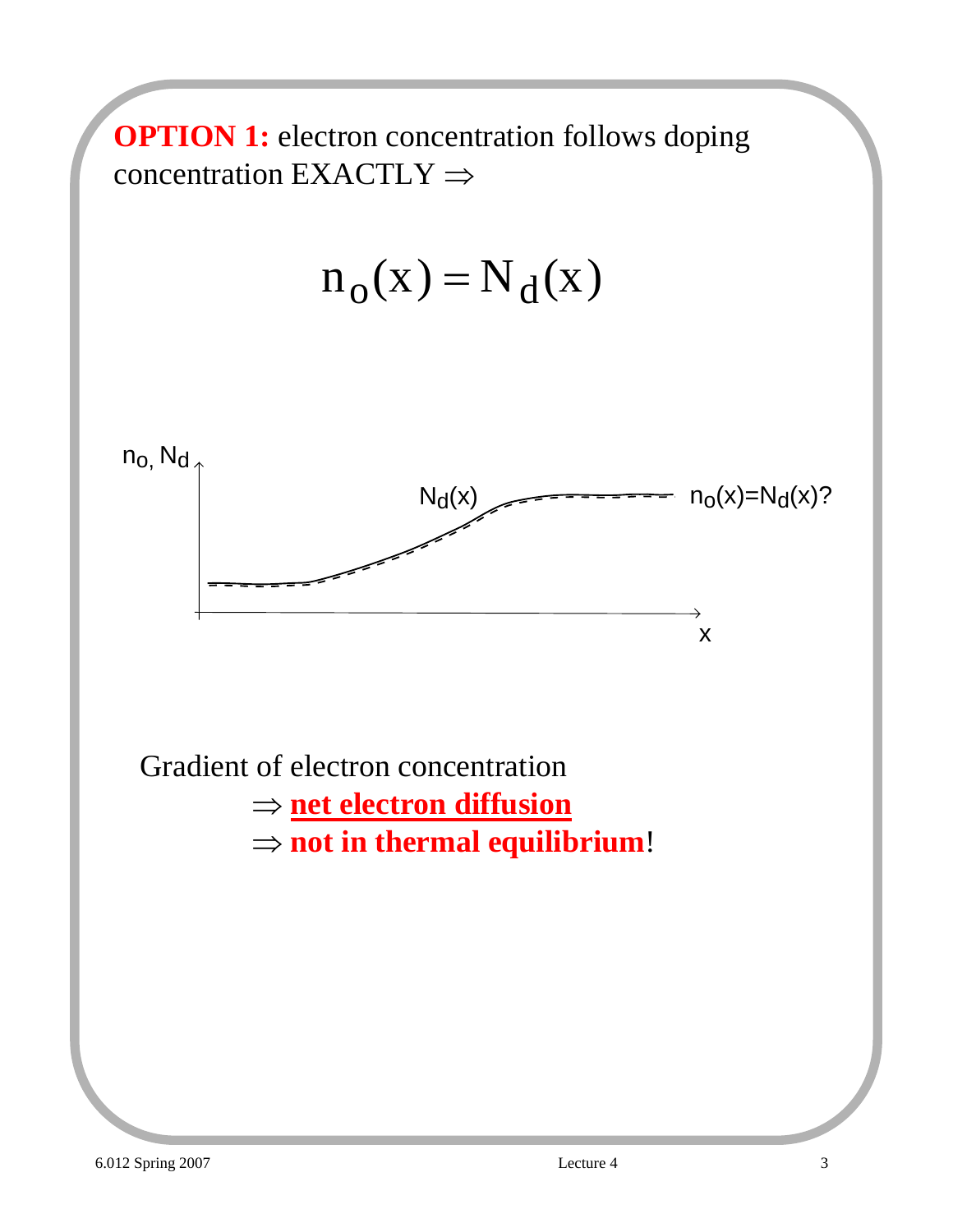**OPTION 2:** electron concentration uniform in space

$$
n_o(x) = n_{ave} \neq f(x)
$$



Think about space charge density:

$$
\rho(x) \approx q \big[ N_d(x) - n_o(x) \big]
$$

If N<sub>d</sub>(x) 
$$
\neq
$$
 n<sub>o</sub>(x)  
\n $\Rightarrow$   $\rho$ (x)  $\neq$  0  
\n $\Rightarrow$  electric field  
\n $\Rightarrow$  **net electron drift**  
\n $\Rightarrow$  not in thermal equilibrium!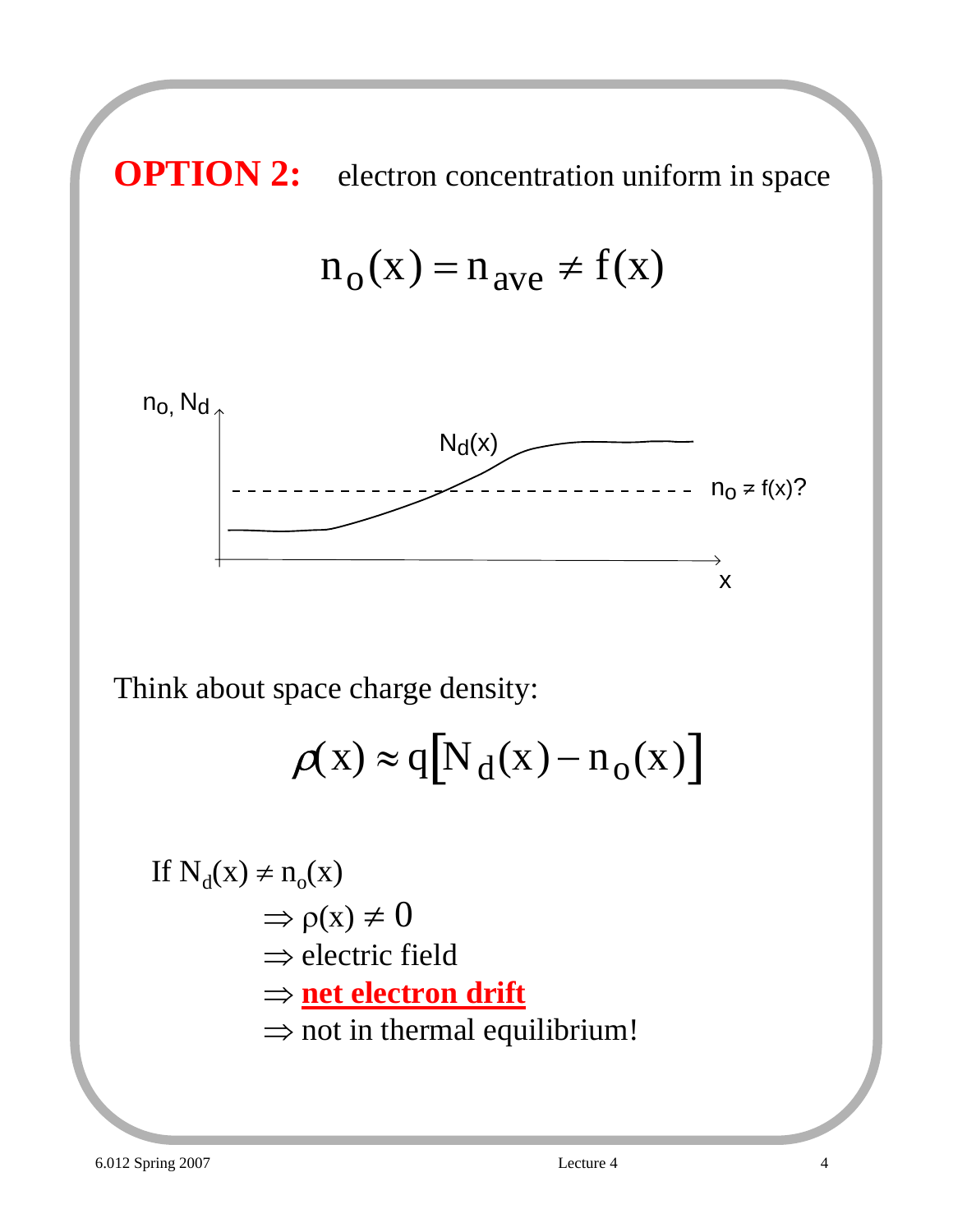

What is  $n_0(x)$  that satisfies this condition?

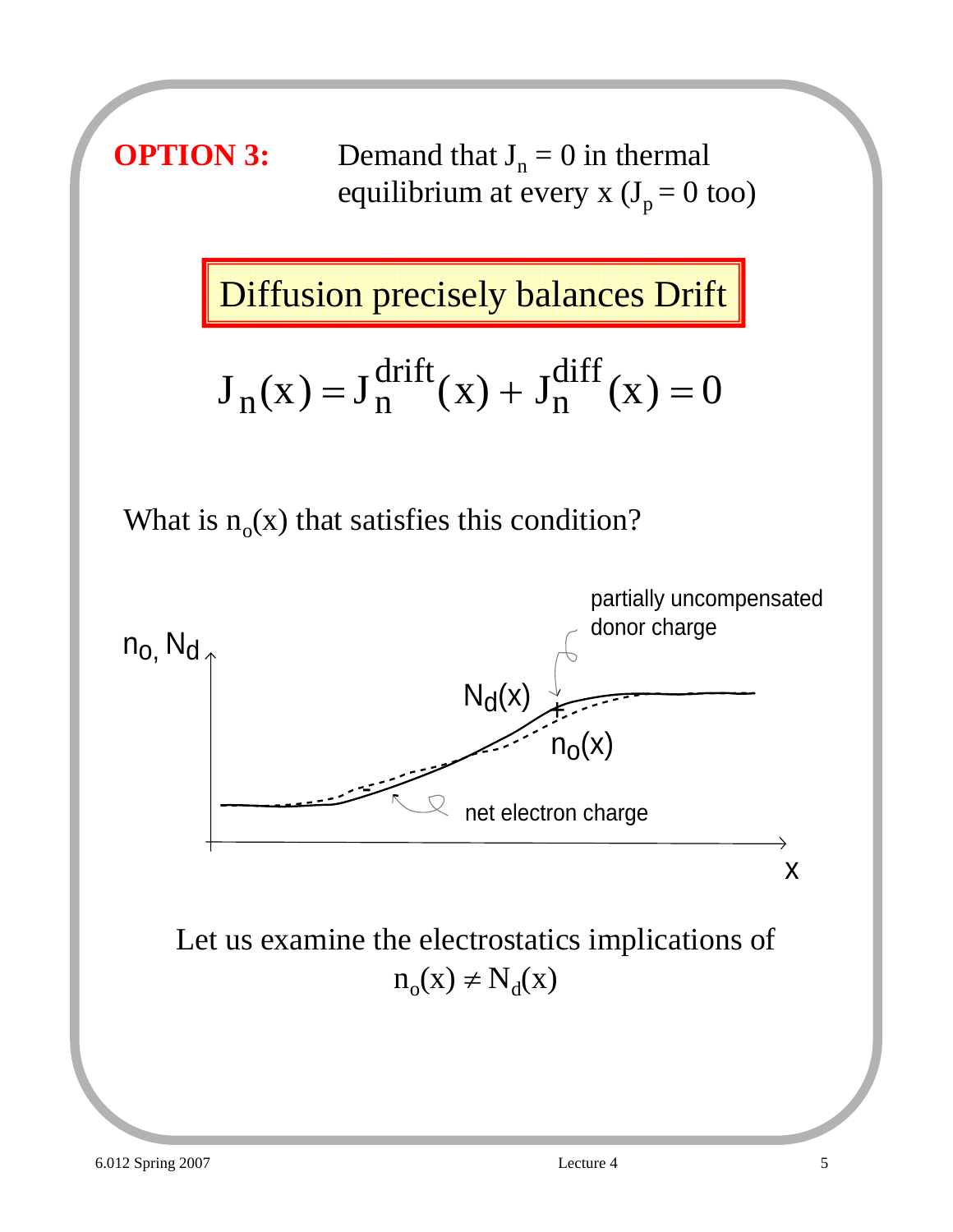## **Space charge density**

 $\rho(x) = q[N_d(x) - n_o(x)]$ 

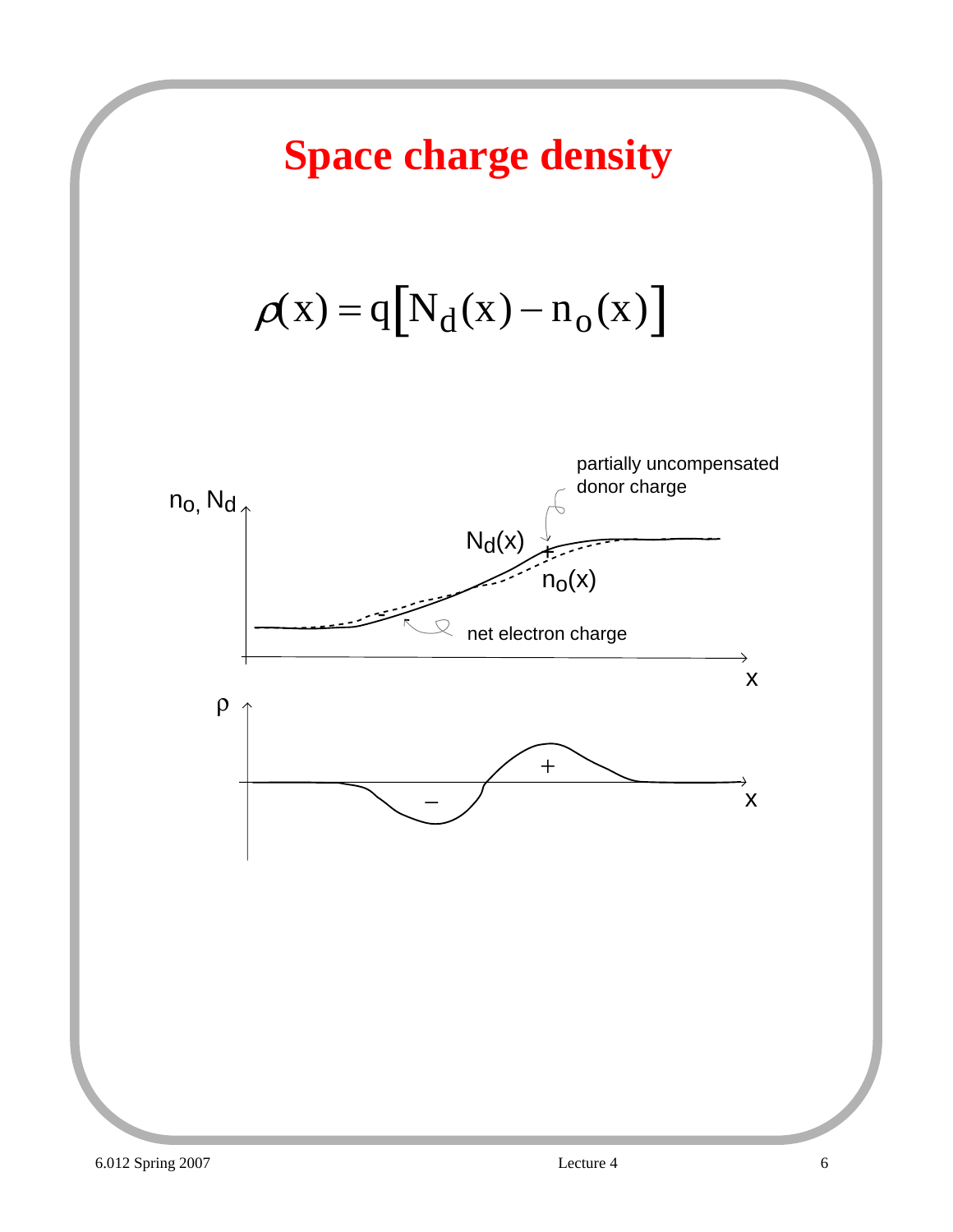## **Electric Field**

Poisson's equation:

$$
\frac{dE}{dx} = \frac{\rho(x)}{\varepsilon_s}
$$

Integrate from  $x = 0$ :  $E(x) - E(0) = \frac{1}{x}$  $\mathcal{E}_{\text{S}}$  $\rho$ (x')dx' 0 x ∫

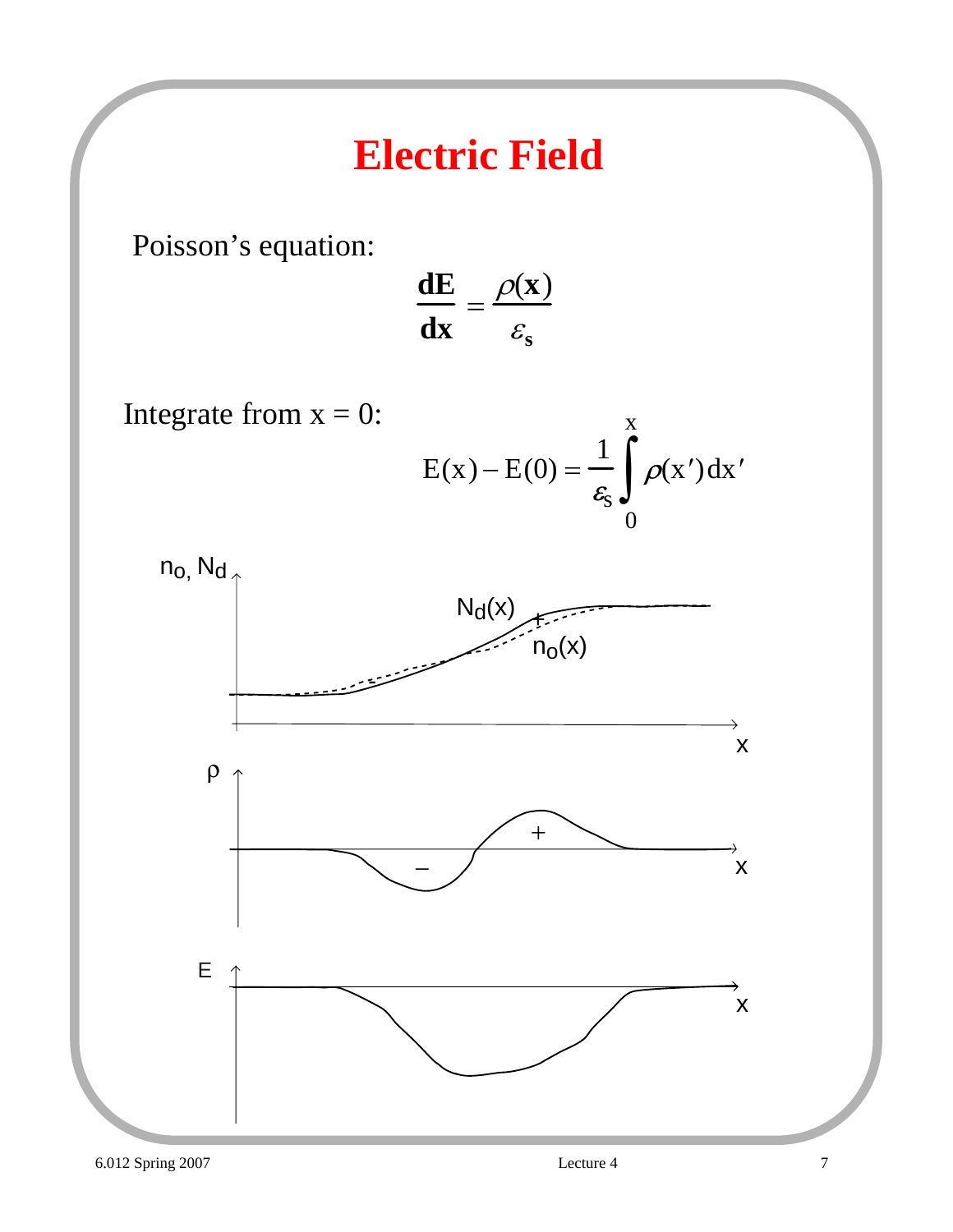### **Electrostatic Potential**

$$
\frac{\mathrm{d}\phi}{\mathrm{d}x} = -E(x)
$$

Integrate from x=0:

$$
\phi(x) - \phi(0) = -\int_{0}^{x} E(x') dx'
$$

Need to select reference

(**physics is in the potential difference, not in absolute value!**); Select  $\phi(x = 0) = \phi_{ref}$ 

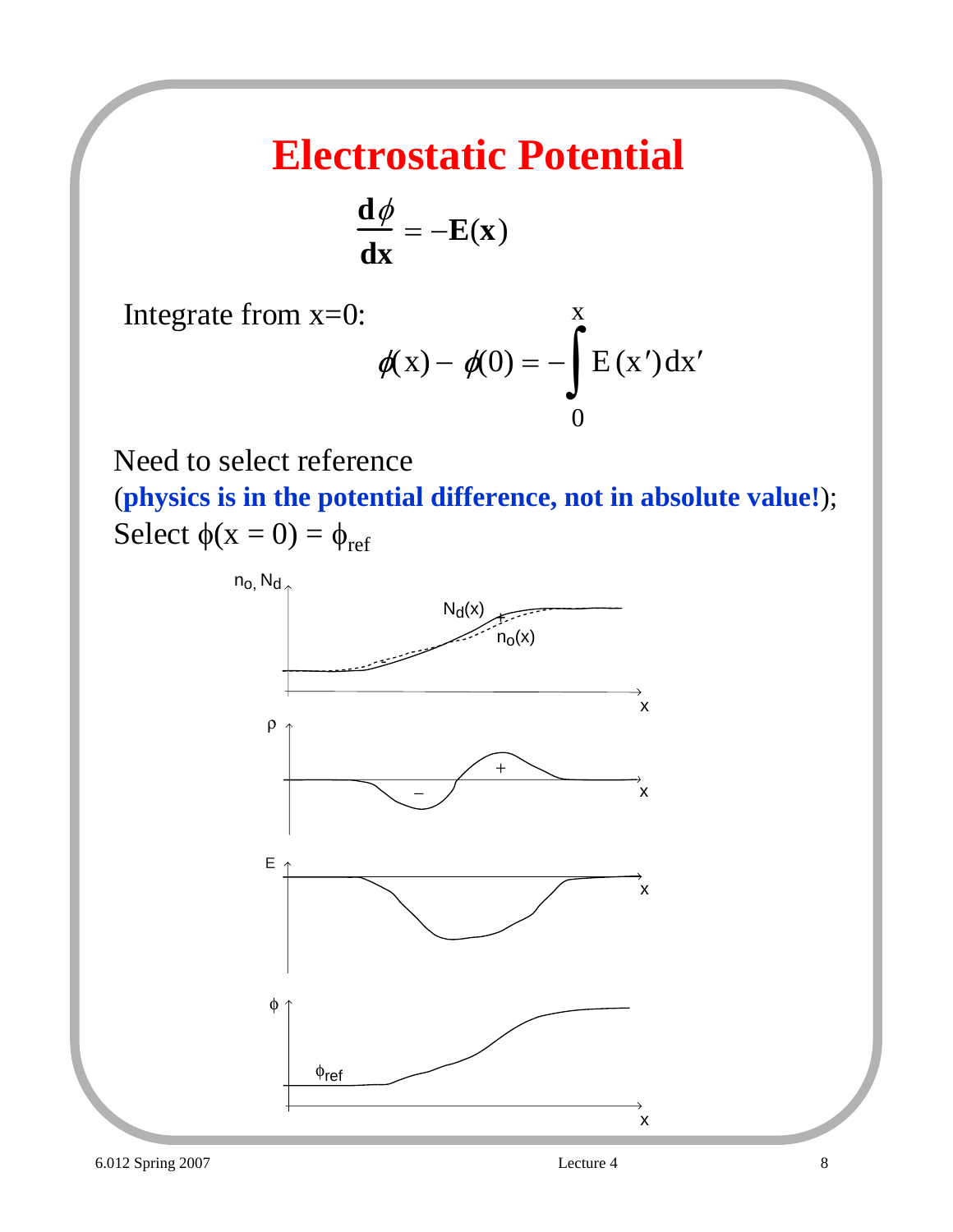### **2. Relationships between potential,** φ**(x) and equilibrium carrier concentrations,**  $p_o(x)$ **,**  $n_o(x)$ **(Boltzmann relations)**

$$
J_n = 0 = q n_o \mu_n E + q D_n \frac{dn_o}{dx}
$$

$$
\frac{\mu_n}{D_n} \cdot \frac{d\phi}{dx} = \frac{1}{n_o} \cdot \frac{dn_o}{dx}
$$

Using Einstein relation:

$$
\frac{q}{kT} \bullet \frac{d\phi}{dx} = \frac{d(\ln n_o)}{dx}
$$

Integrate:

$$
\frac{q}{kT}(\phi - \phi_{ref}) = \ln n_o - \ln n_{o,ref} = \ln \frac{n_o}{n_{o,ref}}
$$

 $\mathbf{I}$ 

Then:

$$
n_o = n_{o,ref} \exp\left[\frac{q(\phi - \phi_{ref})}{kT}\right]
$$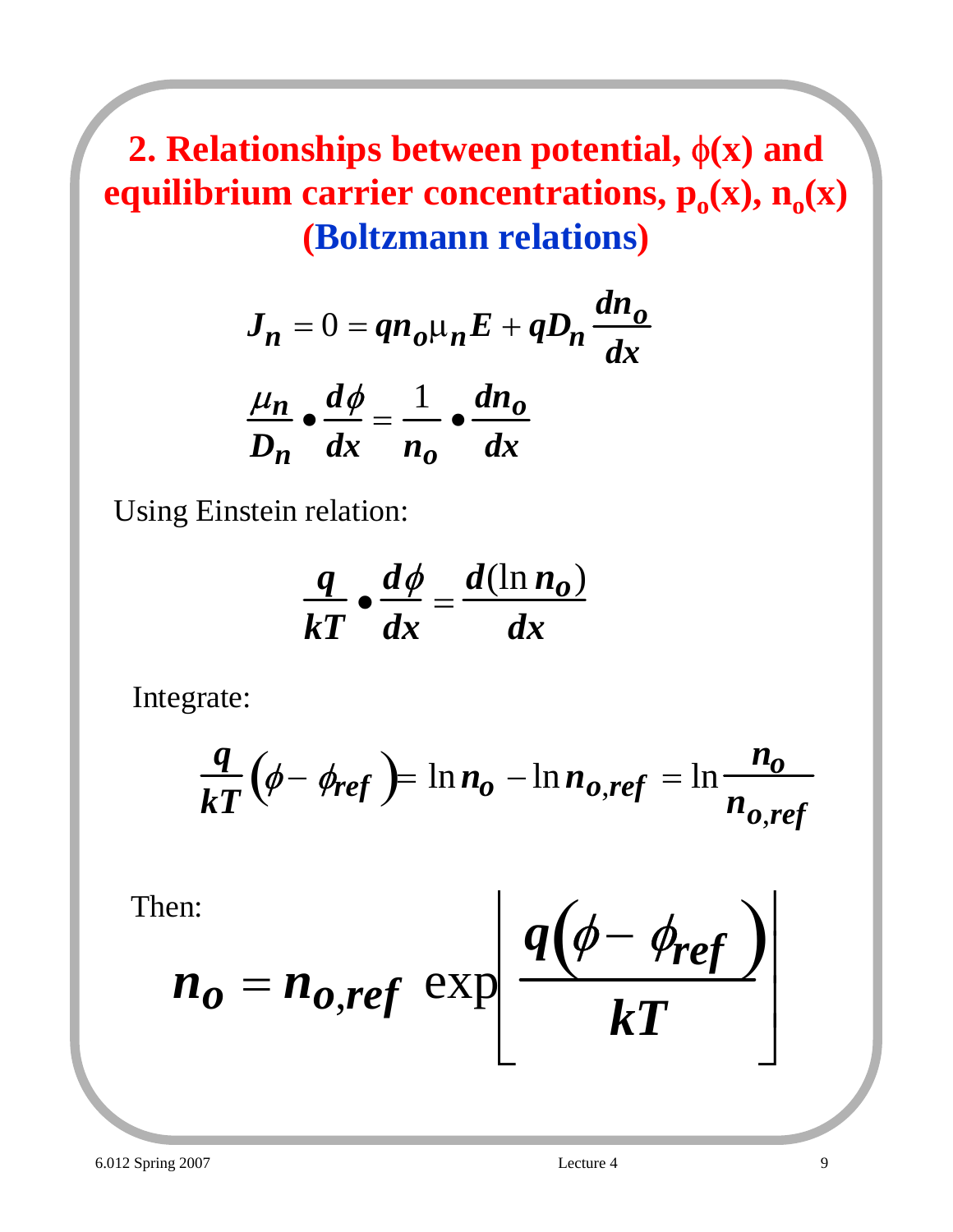Any reference is good

In 6.012, 
$$
\phi_{ref} = 0
$$
 at  $n_{o,ref} = n_i$ 

Then:

$$
n_o = n_i e^{q\phi/kT}
$$

If we do same with holes (starting with  $J_h = 0$  in thermal equilibrium, or simply using  $n_0p_0 = n_i^2$  );

$$
p_o = n_i e^{-q\phi/kT}
$$

We can re-write as:

$$
\phi = \frac{kT}{q} \bullet \ln \frac{n_o}{n_i}
$$

and

$$
\phi = -\frac{kT}{q} \bullet \ln \frac{p_o}{n_i}
$$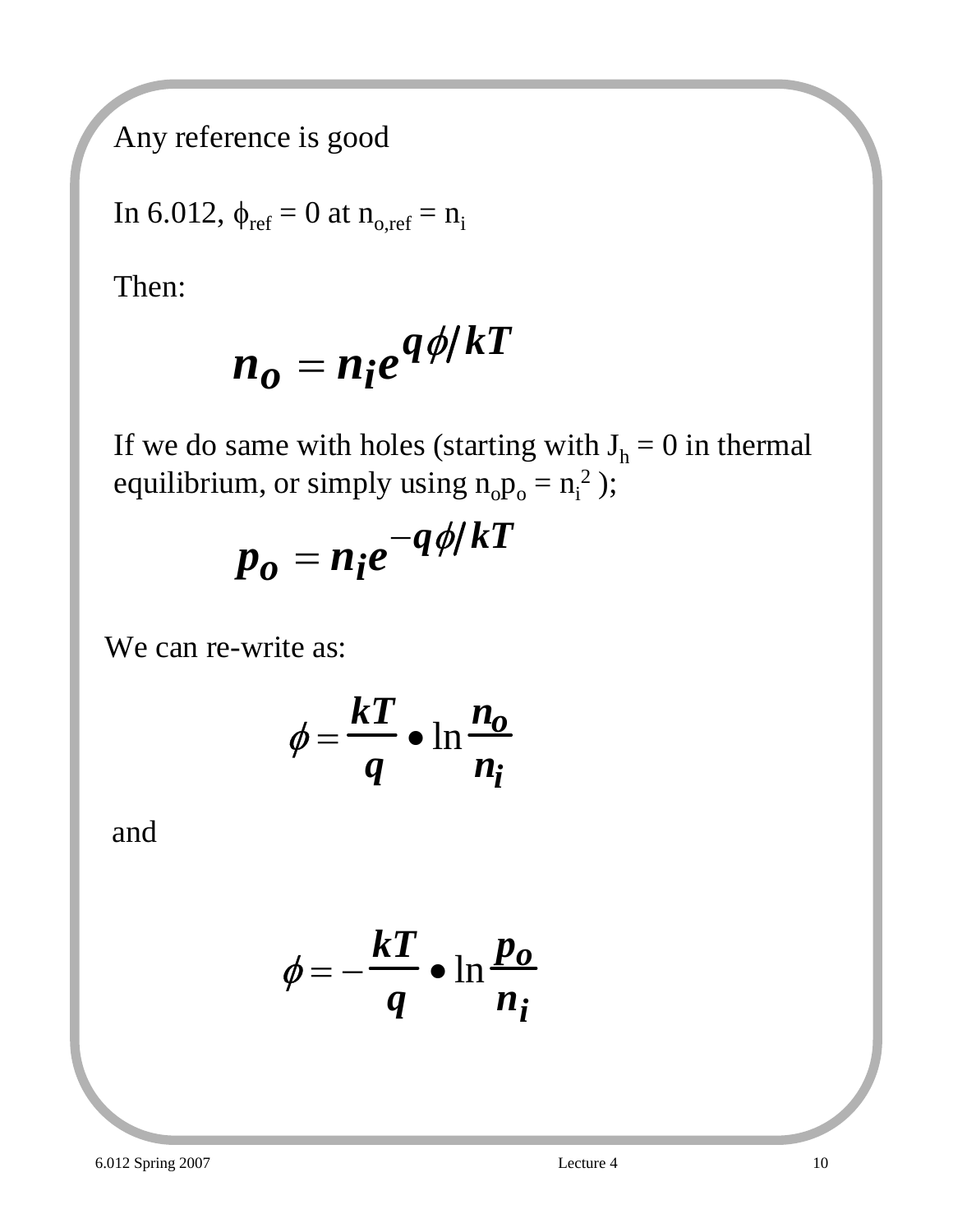# **"60 mV" Rule**

At room temperature for Si:

$$
\phi = (25 \,\text{mV}) \bullet \ln \frac{\text{n}_0}{\text{n}_i} = (25 \,\text{mV}) \bullet \ln(10) \bullet \log \frac{\text{n}_0}{\text{n}_i}
$$

Or

$$
\phi \approx (60 \,\text{mV}) \bullet \log \frac{\text{n}_0}{\text{n}_1}
$$

#### **EXAMPLE 1**:

$$
n_o = 10^{18} \text{cm}^{-3} \implies \phi = (60 \text{mV}) \times 8 = 480 \text{mV}
$$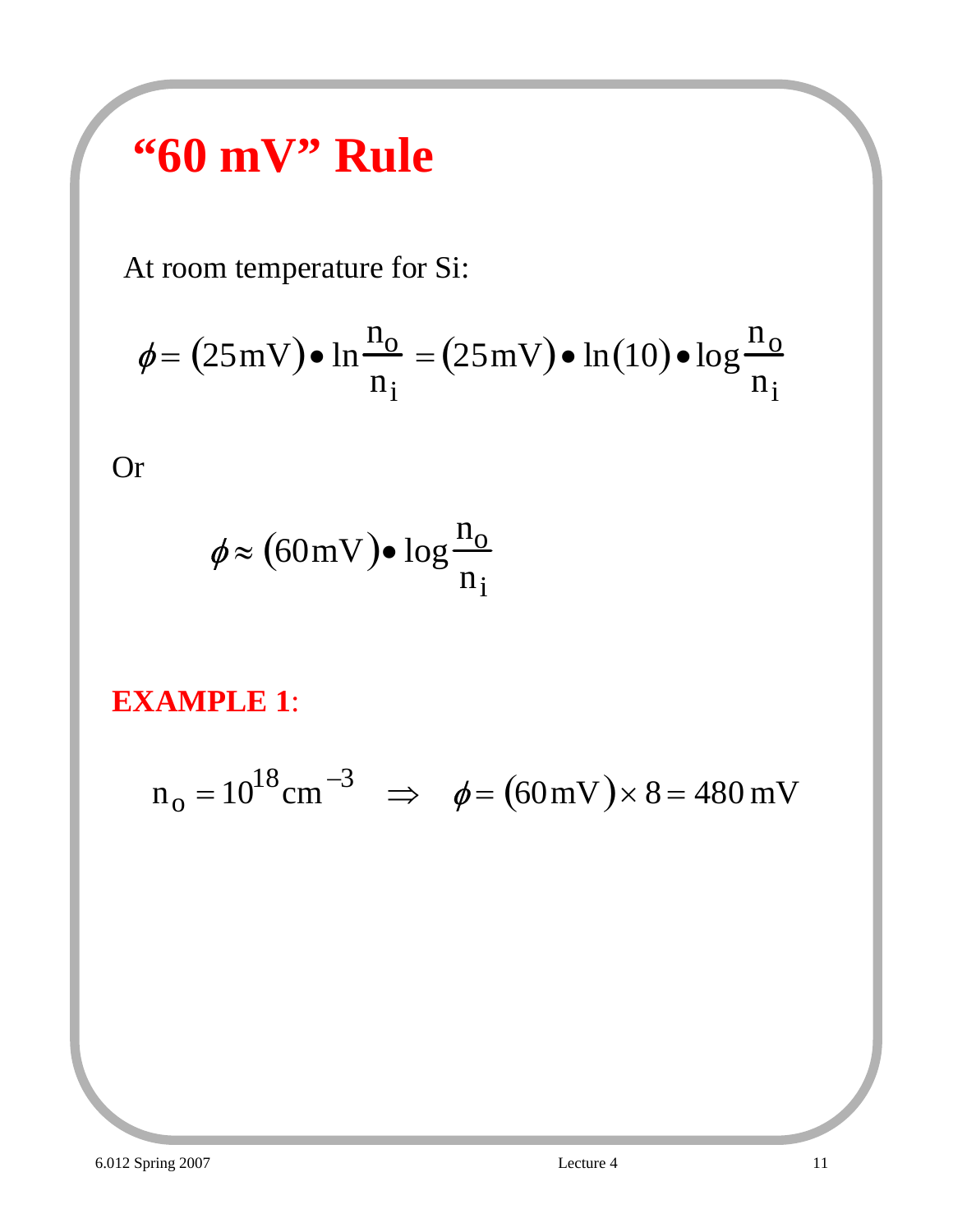# **"60 mV" Rule: contd.**

With holes:

$$
\phi = -(25 \,\mathrm{mV}) \bullet \ln \frac{\mathrm{p}_o}{\mathrm{n}_i} = -(25 \,\mathrm{mV}) \bullet \ln(10) \bullet \log \frac{\mathrm{p}_o}{\mathrm{n}_i}
$$

Or

$$
\phi \approx -(60 \,\mathrm{mV}) \bullet \log \frac{\mathrm{p}_o}{\mathrm{n}_i}
$$

#### **EXAMPLE 2**:

$$
n_o = 10^{18} \text{cm}^{-3} \Rightarrow p_o = 10^2 \text{cm}^{-3}
$$
  
\n
$$
\Rightarrow \phi = -(60 \text{mV}) \times -8 = 480 \text{mV}
$$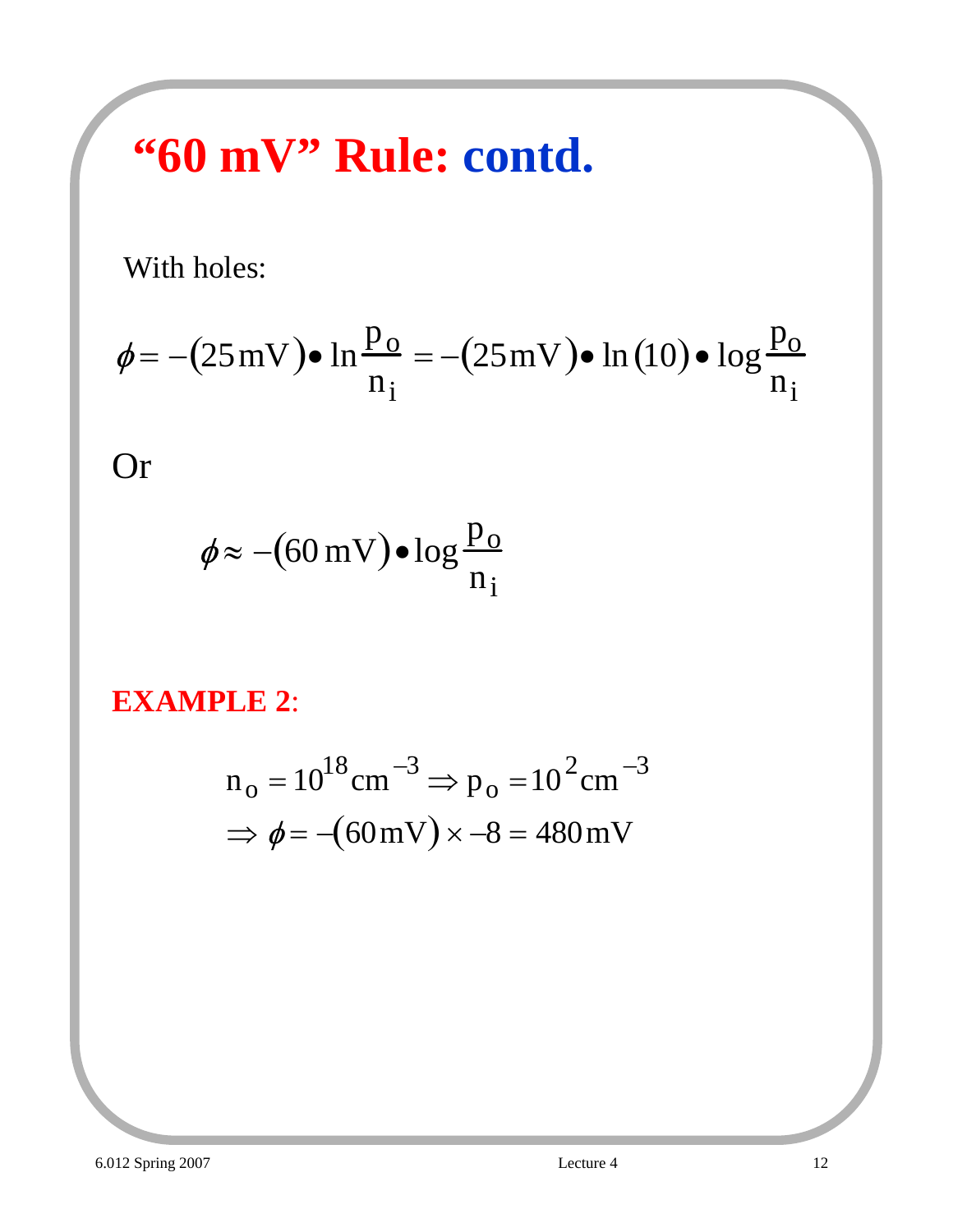## **Relationship between**  $\phi$ **,**  $n_o$  **and**  $p_o$ **:**



 $p<sub>o</sub>$  equilibrium hole concentration (cm<sup>-3</sup>)

 $n<sub>o</sub>$  equilibrium electron concentration (cm<sup>-3</sup>)

Note: φ cannot exceed 550 mV or be smaller than -550 mV. (Beyond this point different physics come into play.)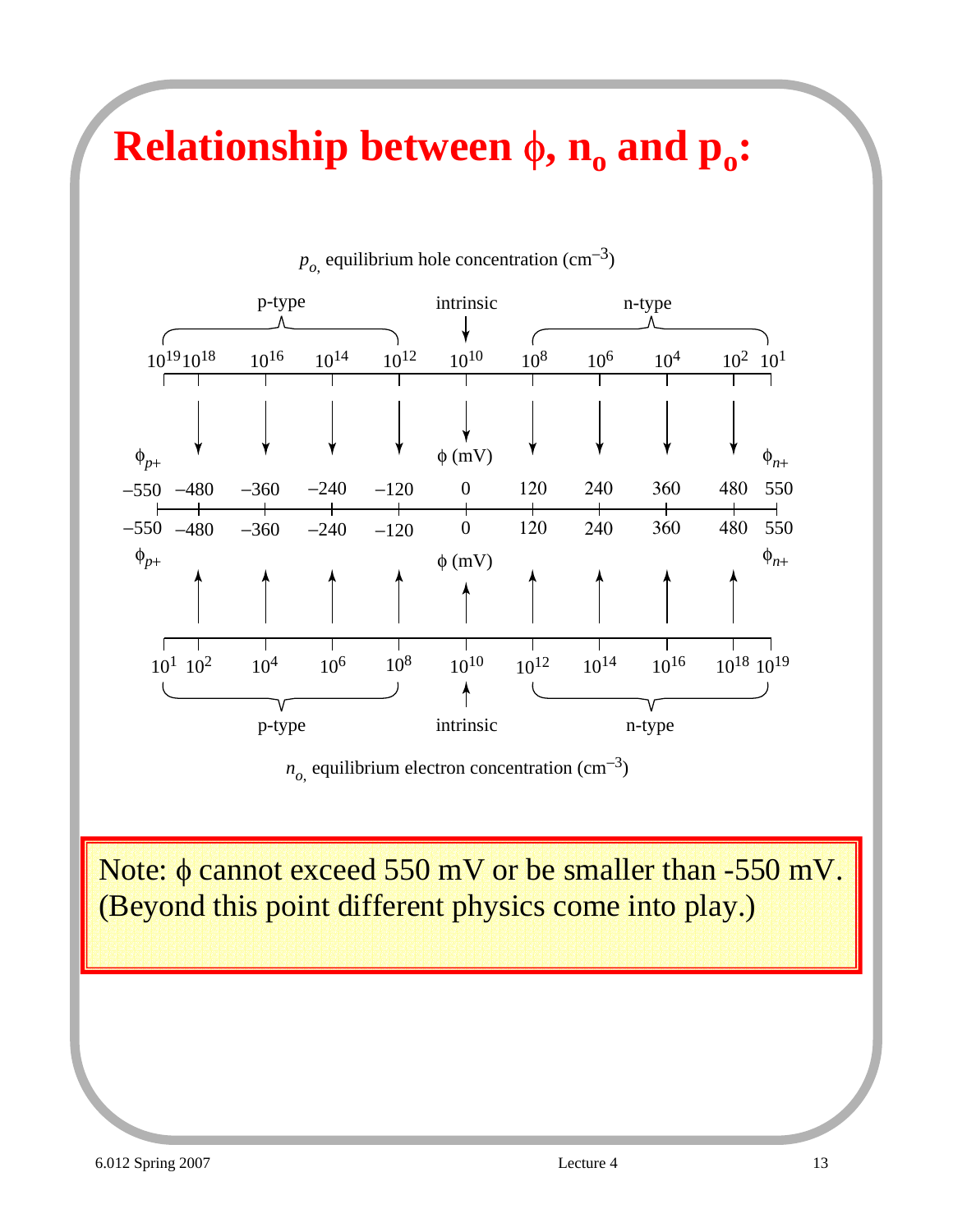**Example 3:** Compute potential difference in thermal equilibrium between region where  $n_0 = 10^{17}$  cm<sup>-3</sup> and  $n_0$  $= 10^{15}$  cm<sup>-3</sup>.

$$
\phi(n_o = 10^{17} \text{ cm}^{-3}) = 60 \times 7 = 420 \text{ mV}
$$

$$
\phi(n_o = 10^{15} \text{ cm}^{-3}) = 60 \times 5 = 300 \text{ mV}
$$

$$
\phi(n_o = 10^{17} \text{ cm}^{-3}) - \phi(n_o = 10^{15} \text{ cm}^{-3}) = 120 \text{ mV}
$$

**Example 4:** Compute potential difference in thermal equilibrium between region where  $p_0 = 10^{20}$  cm<sup>-3</sup> and  $p_0$  $= 10^{16}$  cm<sup>-3</sup>.

$$
\phi(p_o = 10^{20} \text{ cm}^{-3}) = \phi_{\text{max}} = -550 \text{ mV}
$$

$$
\phi(p_o = 10^{16} \, \text{cm}^{-3}) = -60 \times 6 = -360 \, \text{mV}
$$

$$
\phi(p_o = 10^{20} \text{ cm}^{-3}) - \phi(p_o = 10^{16} \text{ cm}^{-3}) = -190 \text{ mV}
$$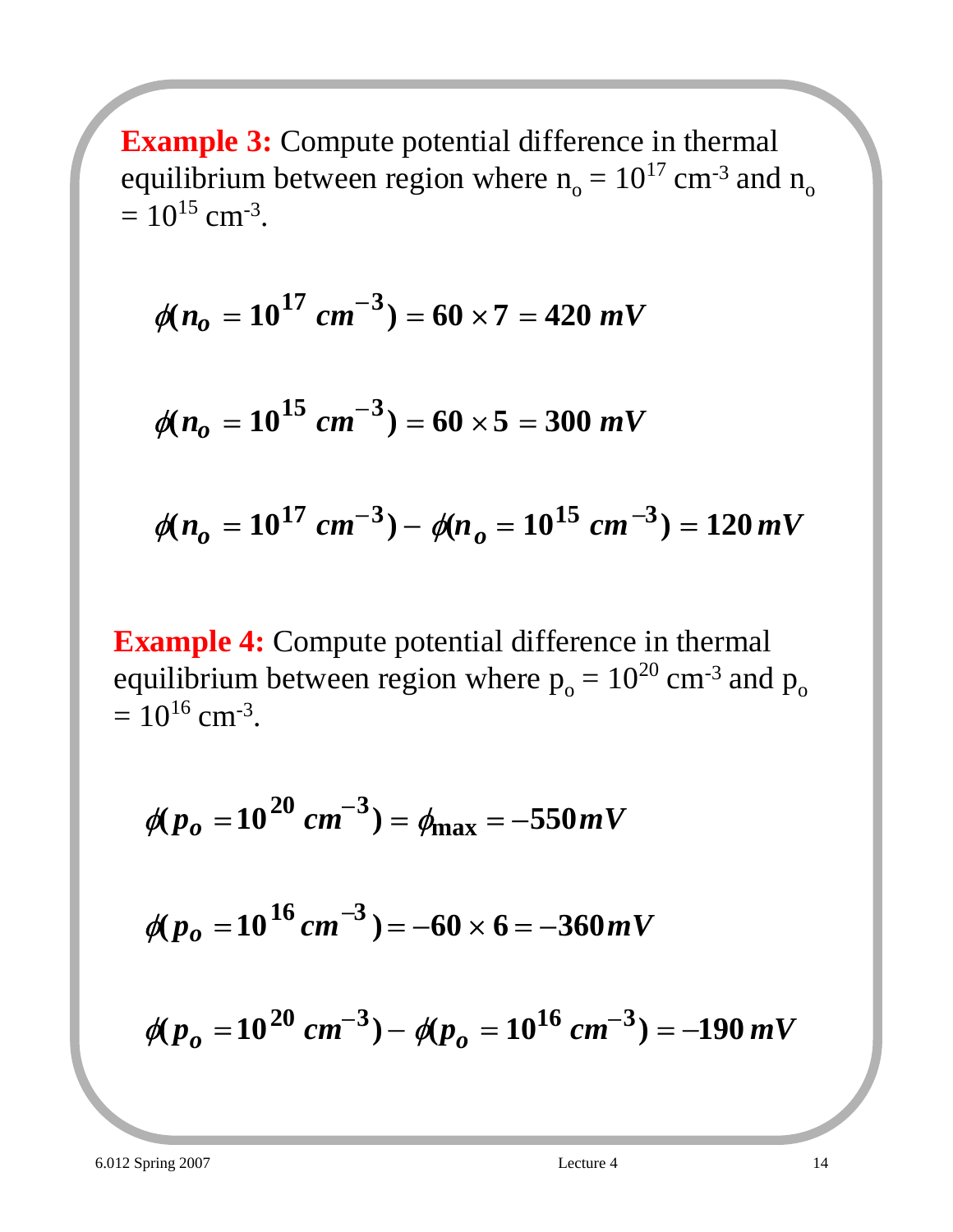# **3. Quasi-neutral situation**

If N<sub>d</sub>(x) changes slowly with  $x \Rightarrow n_0(x)$  also changes slowly with x. WHY?

Small  $dn<sub>o</sub>/dx$  implies a small diffusion current. We do not need a large drift current to balance it.

Small drift current implies a small electric field and therefore a small space charge

Then:  $n_{\rho}(x) \approx N_d(x)$ 

 $n_0(x)$  tracks  $N_d(x)$  well  $\Rightarrow$  minimum space charge  $\Rightarrow$  semiconductor is quasi-neutral